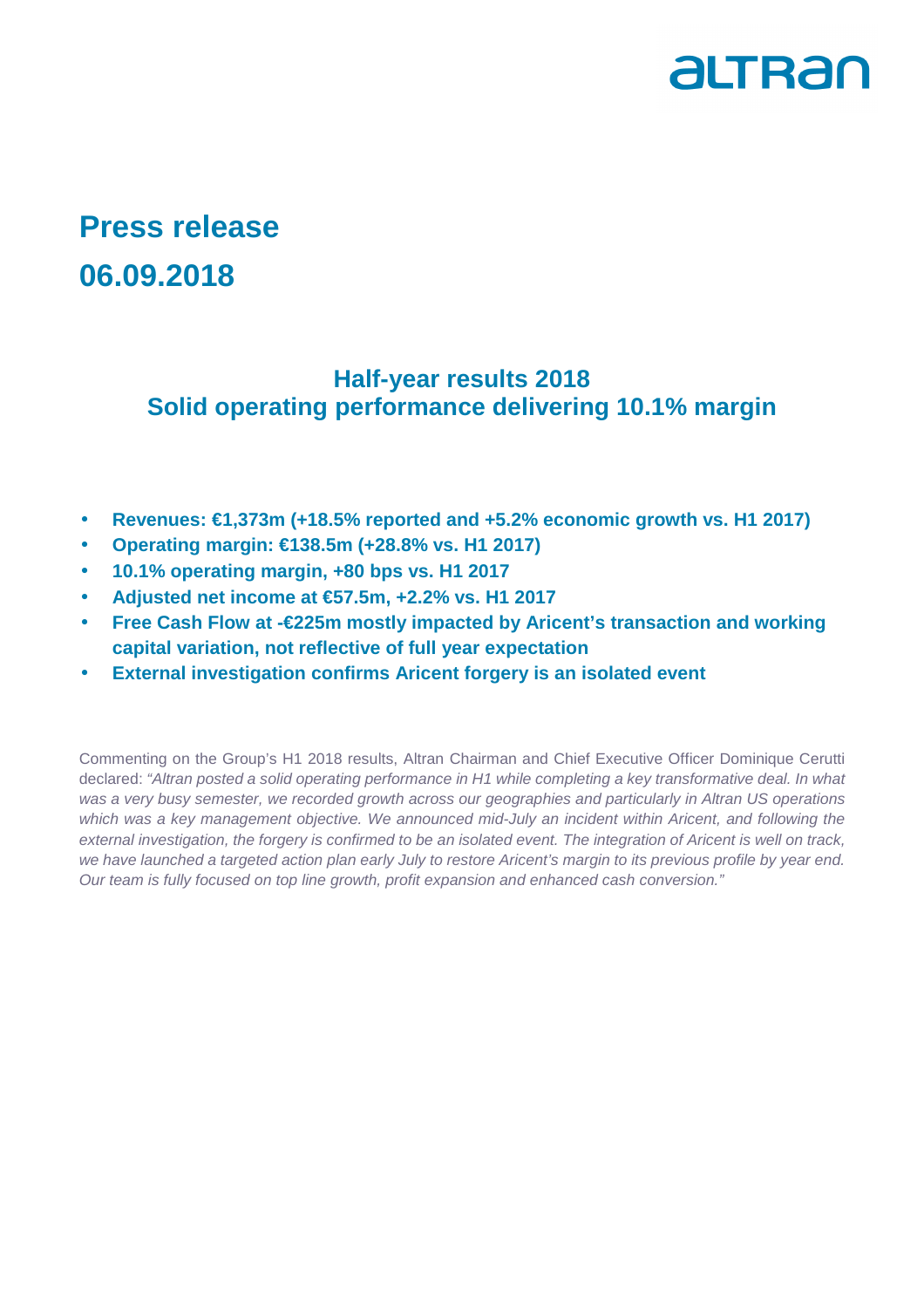### Results

 $\overline{a}$ 

| (in $\epsilon$ m)                                                         | H1 2018 | H1 2017 | $\frac{9}{6}$ |
|---------------------------------------------------------------------------|---------|---------|---------------|
| <b>Revenues</b>                                                           | 1,372.7 | 1,158.0 | $+18.5%$      |
| <b>Operating margin</b>                                                   | 138.5   | 107.5   | $+28.8%$      |
| % of Revenues                                                             | 10.1%   | 9.3%    |               |
| Other expenses                                                            | (69.9)  | (16.0)  |               |
| Thereof amortization of intangibles arising from business<br>combinations | (26.4)  | (2.2)   |               |
| Thereof restructuring costs                                               | (14.8)  | (7.3)   |               |
| Thereof acquisition and integration costs                                 | (27.5)  | (2.6)   |               |
| <b>Operating income</b>                                                   | 68.6    | 91.5    | $-25.0%$      |
| Net financial expenses                                                    | (53.8)  | (14.1)  |               |
| Income tax                                                                | (5.0)   | (23.1)  |               |
| Share of net income of associates                                         |         | (0.2)   |               |
| Net income before discontinued operations                                 | 9.8     | 54.1    | $-81.9%$      |
| Net income from discontinued operations                                   | (0.2)   | 0.6     |               |
| Non-controlling interests                                                 | (0.1)   |         |               |
| <b>Net income (Group share)</b>                                           | 9.5     | 54.7    | $-82.6%$      |
| Adjusted net income (Group share) <sup>1</sup>                            | 57.5    | 56.2    | $+2.2%$       |

The performance of the Group reflects the contribution of Aricent starting 20 March 2018. H2 2018 will be the first reporting period including the full contribution of Aricent. All reported figures fully reflect the implementation of IFRS15. Financial statements for H1 2017 have been restated accordingly.

Altran reported robust H1 2018 revenues of €1,372.7m vs €1,158.0m in H1 2017 (up 18.5%), representing organic growth of 5.0% and economic growth of 5.2%.

The Group's **operating margin** amounted to 138.5m, up 28.8% compared to H1 2017, reflecting the growth of the business and the contribution of Aricent.

Aricent contributed €162 million revenues over the period, starting 20 March 2018, and €27.4 million in operating margin, or 16.9%.

Group **net financial expenses** came in at €53.8m, compared to €14.1m in H1 2017 when the Company's debt was much lower. H1 2018 is impacted by €23.9m of one-off costs and penalties related to early debt repayments linked to the implementation of the new financing structure for Altran.

**Adjusted net income** increased by 2.2%, to €57.5m compared with €56.2m in H1 2017. On a reported basis, net income for the period was €9.5m, reflecting the various Aricent acquisition-related items.

<sup>1</sup> Adjusted for non-cash PPA expenses arising from the Aricent acquisition, acquisition fees, insurance premium, one-offs related to the Group refinancing, integration costs, net of tax impacts.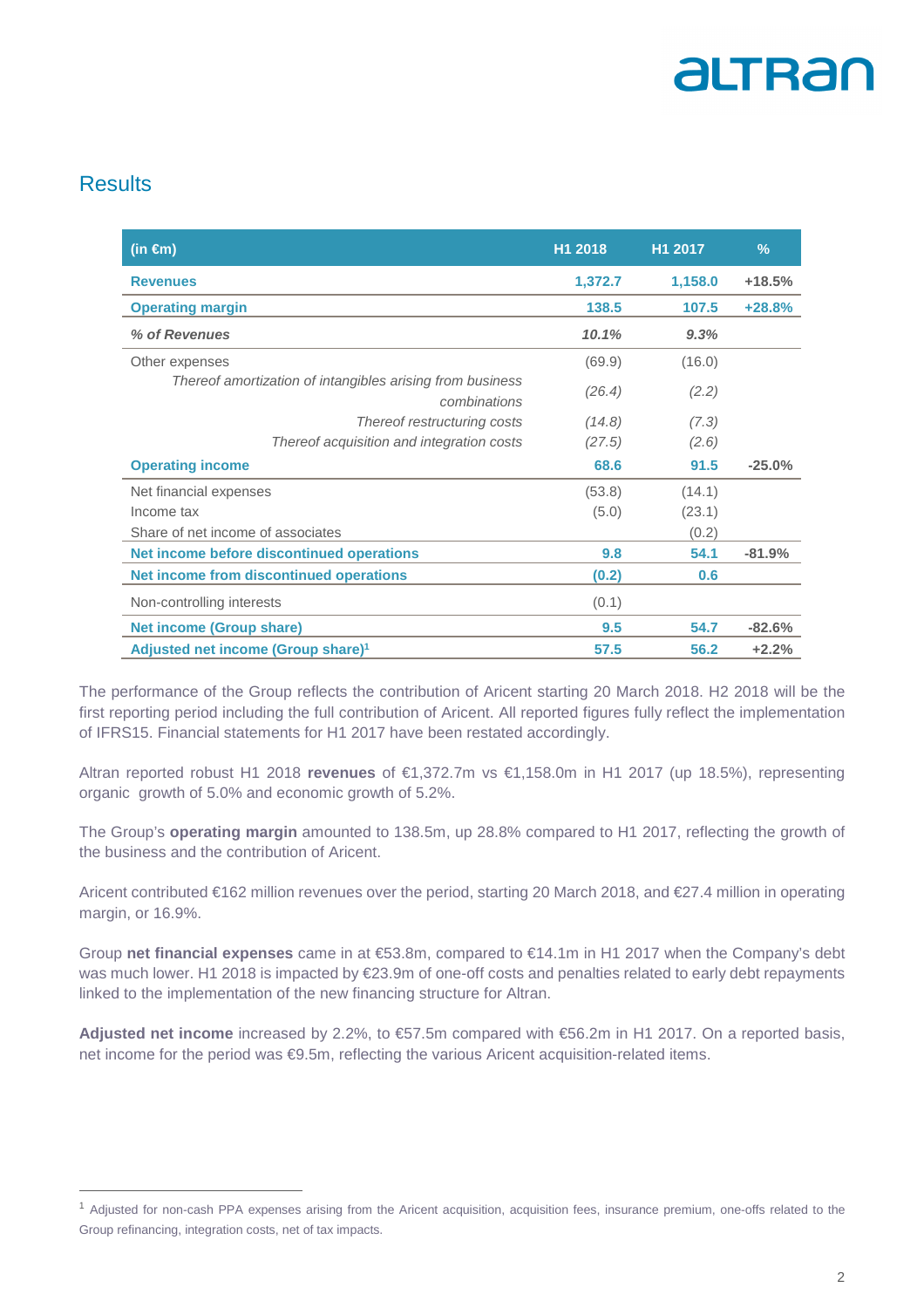### Detailed analysis of revenues

|                       | <b>First Half</b> |                                  |                            |                              |
|-----------------------|-------------------|----------------------------------|----------------------------|------------------------------|
| (in €m)               | 2018              | <b>Reported</b><br><b>Growth</b> | <b>Organic</b><br>Growth%* | <b>Economic</b><br>Growth%** |
| <b>FRANCE</b>         | 484.5             | 2.9%                             | 3.5%                       | 4.3%                         |
| <b>EUROPE</b>         | 619.5             | 4.1%                             | 5.7%                       | 5.7%                         |
| Germany & Austria     | 144.5             | 4.0%                             | 6.9%                       | 7.1%                         |
| <b>Iberia</b>         | 130.2             | 12.2%                            | 12.3%                      | 12.1%                        |
| <b>Italy</b>          | 117.8             | 8.2%                             | 8.1%                       | 7.3%                         |
| Belgium & Netherlands | 79.4              | $-5.5%$                          | $-4.9%$                    | $-4.1%$                      |
| <b>UK</b>             | 98.9              | 5.2%                             | 3.7%                       | 3.7%                         |
| Scandinavia           | 32.6              | $-9.4%$                          | 3.1%                       | 3.1%                         |
| Switzerland           | 16.1              | $-5.3%$                          | 3.1%                       | 3.9%                         |
| <b>AMERICAS</b>       | 252.2             | 227.1%                           | 10.5%                      | 9.7%                         |
| <b>ASIA (China)</b>   | 16.5              | 8.6%                             | $-2.3%$                    | $-3.5%$                      |
| <b>TOTAL</b>          | 1,372.7           | 18.5%                            | 5.0%                       | 5.2%                         |

- **France:** economic growth +4.3%. Net hiring accelerated in the second quarter and should further benefit from an ambitious recruitment campaign in Q2 and Q3.
- **Europe:** economic growth +5.7%. Economic growth in the region is strongly accelerating compared to H1 2017. In Germany, the Group's priority remains the profit turnaround as revenue growth is now sustained. Iberia and Italy remain on a high growth path and business trends in those geographies are excellent. Belgium & the Netherlands are improving in Q2. The UK posted a solid and strengthening performance, particularly remarkable in the context of Brexit. Scandinavia and Switzerland have returned to growth.
- **Americas:** economic growth +9.7%. The region has achieved double-digit growth in H1 following our successful integration efforts.

## Cash and debt

At the end of H1 2018, the Group's **Free Cash Flow** came in at -€225m, vs. -€14m at end-June 2017 (H1 2017 normalized for a €35m invoicing shift was -€49m). This significant difference is due to cash outflows related to Aricent's acquisition, new cash items induced by Aricent and working capital variation. The H1 2018 Free Cash flow level is not reflective of the Free Cash Flow expected for the full year.

The Group's **net debt** came in at €1,698m in H1 2018, versus €351m at end-December 2017 This reflects the set up of the new financial structure of the Group including the acquisition-related debt and rights issue. This translates into a c.4.2x leverage ratio end of H1, which is consistent with our deleveraging pattern.

At the end of H1 2018, the Group had **available cash** of €208m, vs. €373m at end-December 2017, after the €61m dividend payment.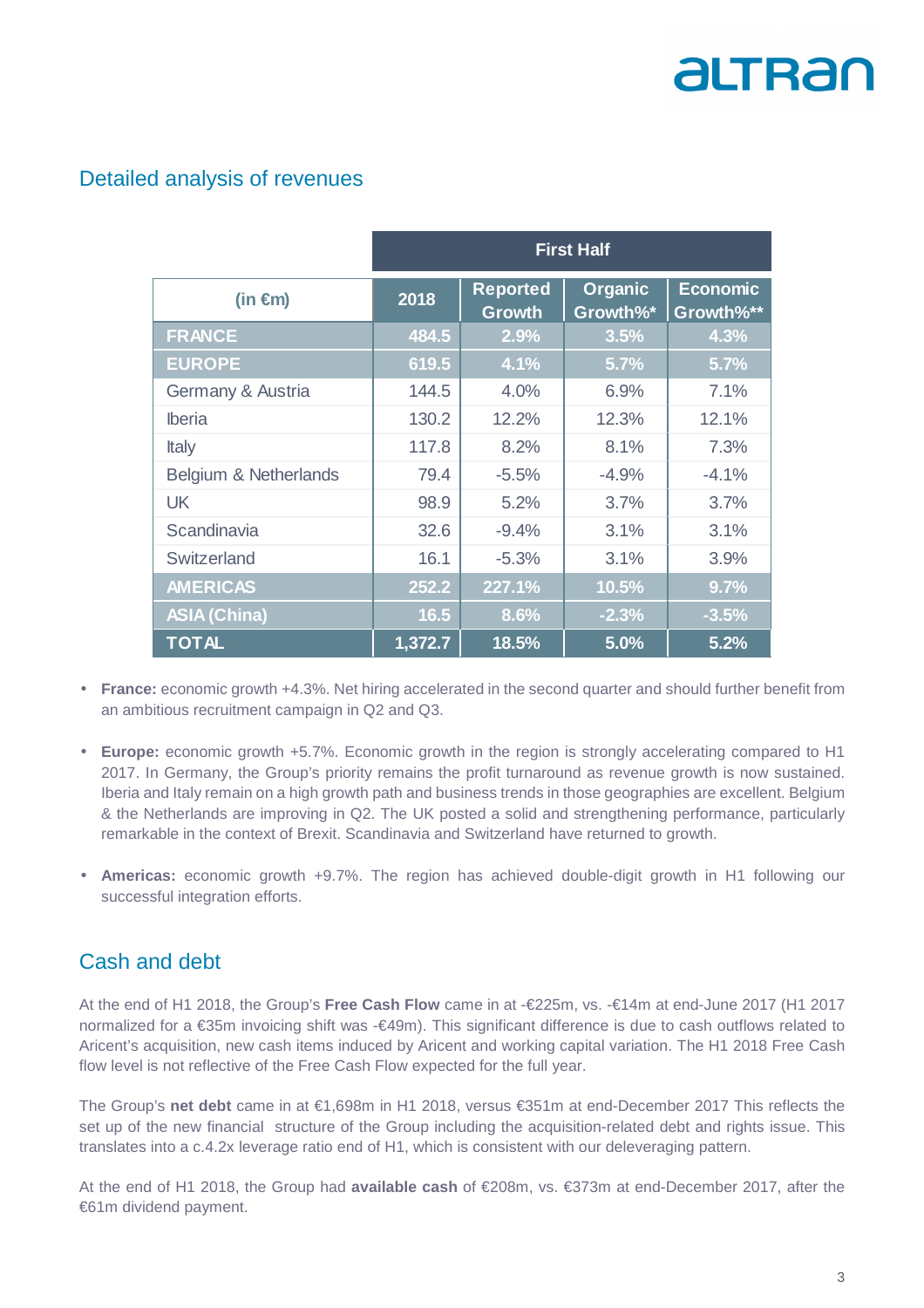### Aricent incident

On 13 July 2018, we announced a pre-acquisition forgery discovered at Aricent. \$10m of forged purchase orders were booked at Aricent between Q3 2017 and Q1 2018. This was the act of one individual affecting one client only.

As a consequence, Aricent's margin was reassessed from the previously communicated 18.3% margin (LTM September 2017) to 15.6% (LTM June 2018), taking into account:

- the reversal of the profit linked to the \$10m of forged purchase orders; and
- in the context of this inflated profit, misguided spending decisions and accelerated investments which have not yet materialized in expected growth.

An external investigation was immediately launched after the discovery of the incident; it has confirmed that the forgery was an isolated event.

An action plan was implemented as early as July to restore Aricent's margin profile to previously communicated levels, and we foresee this targeted action plan to bear expected fruits by year end.

We also initiated a complete overhaul of Aricent's internal controls to bring them to the highest standards.

The Company's counsels will advise on the next legal steps and provide the Board of Directors with recommendations.

#### **Outlook**

Altran presented during its Capital Market Day on 28 June 2018 its new mid-term strategic plan. The deployment of The High Road, Altran 2022 strategic plan is expected to achieve in 2022:

- Revenues: c.€4.0 billion at constant perimeter
- Operating Margin: c.14.5% of Revenues
- Free cash Flow (incl. financing costs): c.9% of Revenues
- Leverage ratio: below 1.5x
- Earnings per Share: x2 (vs. reported 2017 of €0.68/share)

The Group will deploy its capital in a balanced way between shareholder value creation, reinvestment in the business, and taxes and financial commitments is anticipated. The Group's financial policy will prioritize deleveraging, with the objective to be below 2.5x in 2020.

#### Additional information

Altran's Board of Directors met on 5 September 2018 to review the H1 2018 financial statements. The Statutory Auditors have performed a limited review of the Group's H1 2018 and H1 2017 financial data.

The Group's Interim financial report is available on the Company website www.altran.com.

#### Financial calendar

26 October 2018: Q3 2018 revenues 28 February 2019: Full year 2018 results